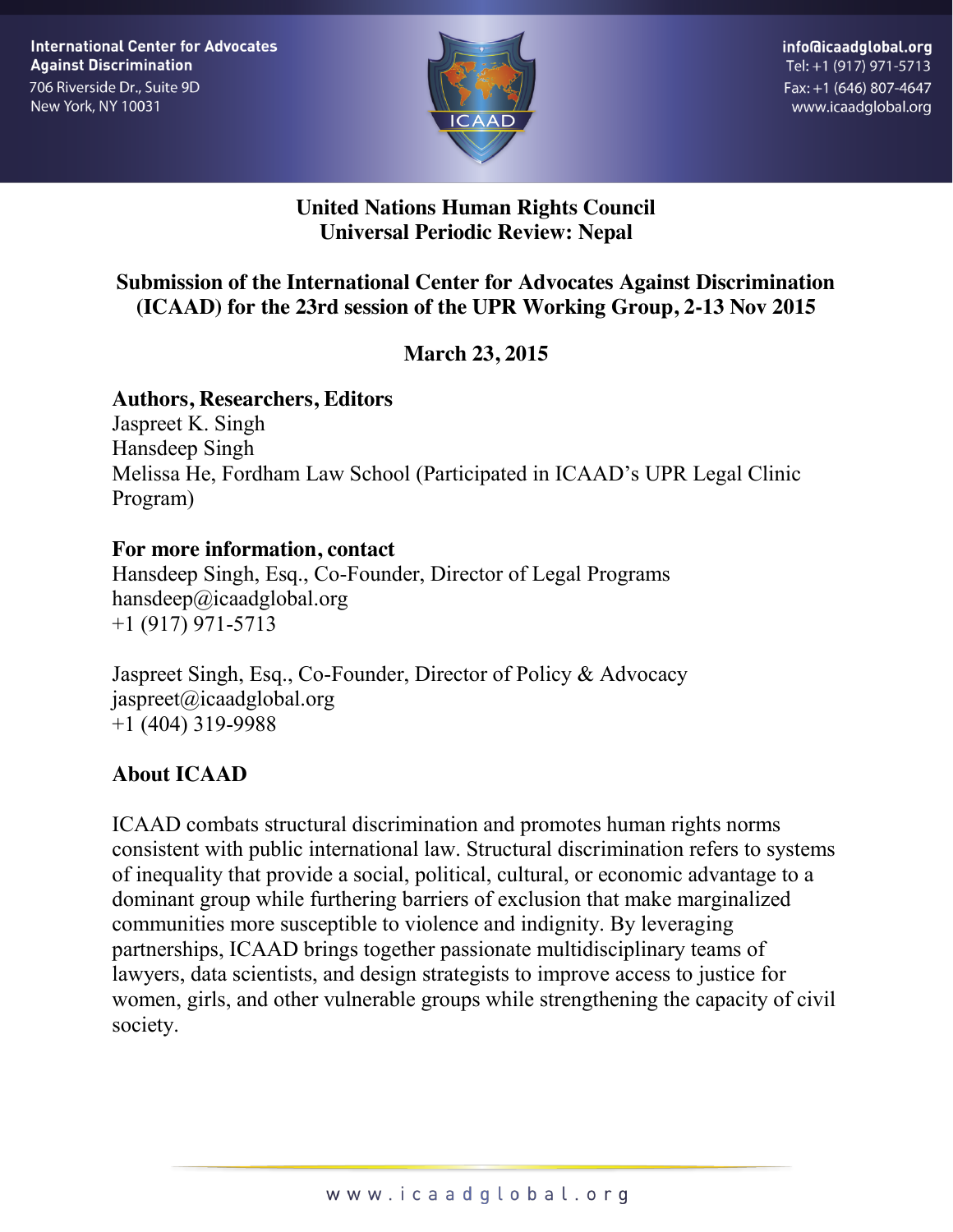#### **United Nations Human Rights Council Universal Periodic Review: Nepal**

### **Executive Summary**

This submission highlights issues of structural discrimination that affect women and minorities in Nepal. The submission examines Nepal's compliance with its international human rights obligations, covering: violence against women, problems of access to justice for women, inequality in political participation, unequal access to education for women, and discriminatory treatment of Dalits and other minorities.

# **(I) Women's Rights Issues**

# **(A) Violence Against Women**

# **(1) Systematic Discrimination:**

(1) Despite Nepal's acceptance of Indonesia's Recommendation to introduce more comprehensive legislation and stringent enforcement of existing laws against domestic violence,<sup>1</sup> little has changed. Violence against women is on the rise, implementation of the 2009 Act on Domestic Violence is poor, and justice remains difficult to obtain.2 Sexual and gender based violence is severely underreported and it is estimated that only 25% of survivors of violence seek medical help and fewer seek legal assistance.<sup>3</sup> In fact, "77% [of survivors] have never sought help and  $64\%$ have never told anyone."<sup>4</sup> Low caste, impoverished, and Dalit women are particularly susceptible to violence.5 Dowry deaths, abuse of women accused of witchcraft, and female infanticide all remain issues of major concern.<sup>6</sup> Over 10,000 women and girls are victims of human trafficking every year, the majority of which are under 18 and forced into prostitution.<sup>7</sup> Enforcement and legal protection remain weak even though Nepal accepted Spain's Recommendation to adopt effective measures to guarantee protection of victims and to investigate crimes of violence against women.<sup>8</sup>

# **(2) State Response:**

(2) The Government of Nepal has made various commitments to ending all forms of violence against women (VAW) and girls. It has ratified CEDAW and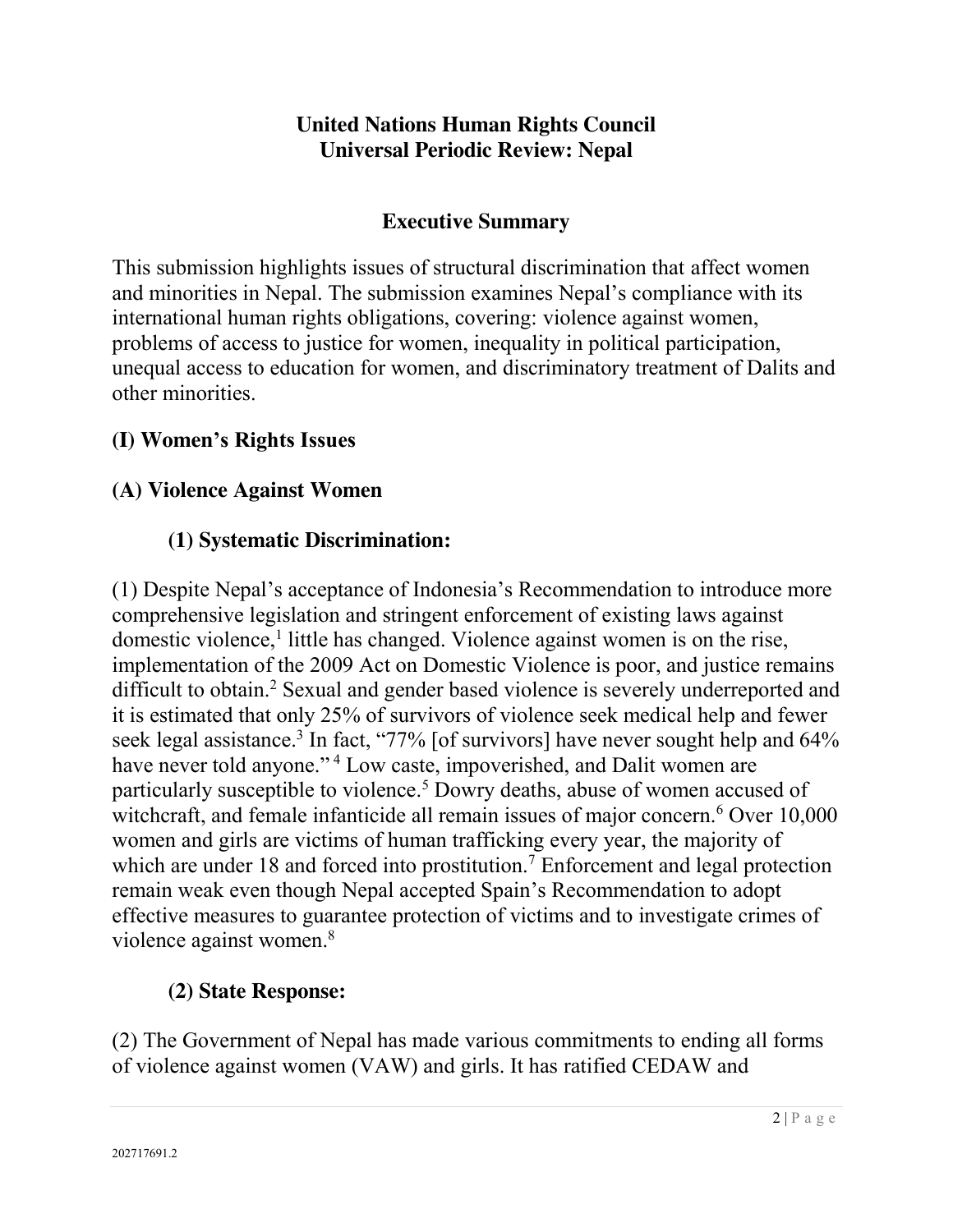committed to implement the 12 priority areas of the Beijing Platform of Action (BPfA) and has accordingly adopted national action plans.

(3) In 2009, Nepal enacted the Act on Domestic Violence (Control and Punishment) law No. 2066, <sup>9</sup> which requires cases of gender-based violence be investigated by both the National Women Commission and Nepal Police. It has further adopted a Sex and Gender Based Violence and Gender Empowerment Strategy and Work Plan (2069/70-2073/74).10

(4) Women Service Centers have been also established across 15 districts, with plans to expand up to 75 districts.11 These centers are intended to be resources for women facing violence.

# **(3) Remaining Challenges:**

(5) Gender-based violence against women continues to be alarmingly prevalent and commonly overlooked in Nepal. Violence against women most frequently occurs in the form of domestic violence, rape, sexual abuse, and violence based on cultural practices and beliefs.12 As described above, key structural issues include a lack of reporting of cases of violence against women, discriminatory attitudes against women and caste identities, and weak enforcement of existing laws.

(6) Women who seek help often face discriminatory patriarchal attitudes and fear reporting because of how it will impact their social status. These attitudes persist especially among law enforcement institutions, further weakening enforcement against domestic violence and gender-based violence.13 Incidents often go unreported or uninvestigated by law enforcement.<sup>14</sup>

(7) Additionally, police directives to treat domestic violence as legitimate crimes are often ignored "because of entrenched discriminatory attitudes."<sup>15</sup> Most domestic violence cases are settled through mediation rather than prosecution.16 Although Nepal has banned the practice of dowry, it is still widely practiced with little enforcement against it.<sup>17</sup> Dowry killings also occur, often with impunity.<sup>18</sup>

(8) General discriminatory attitudes against caste and gender make women in marginalized communities particularly vulnerable. Dalit women are especially prone to gender-based violence and face greater challenges to access to justice because of both their gender and caste identity.<sup>19</sup>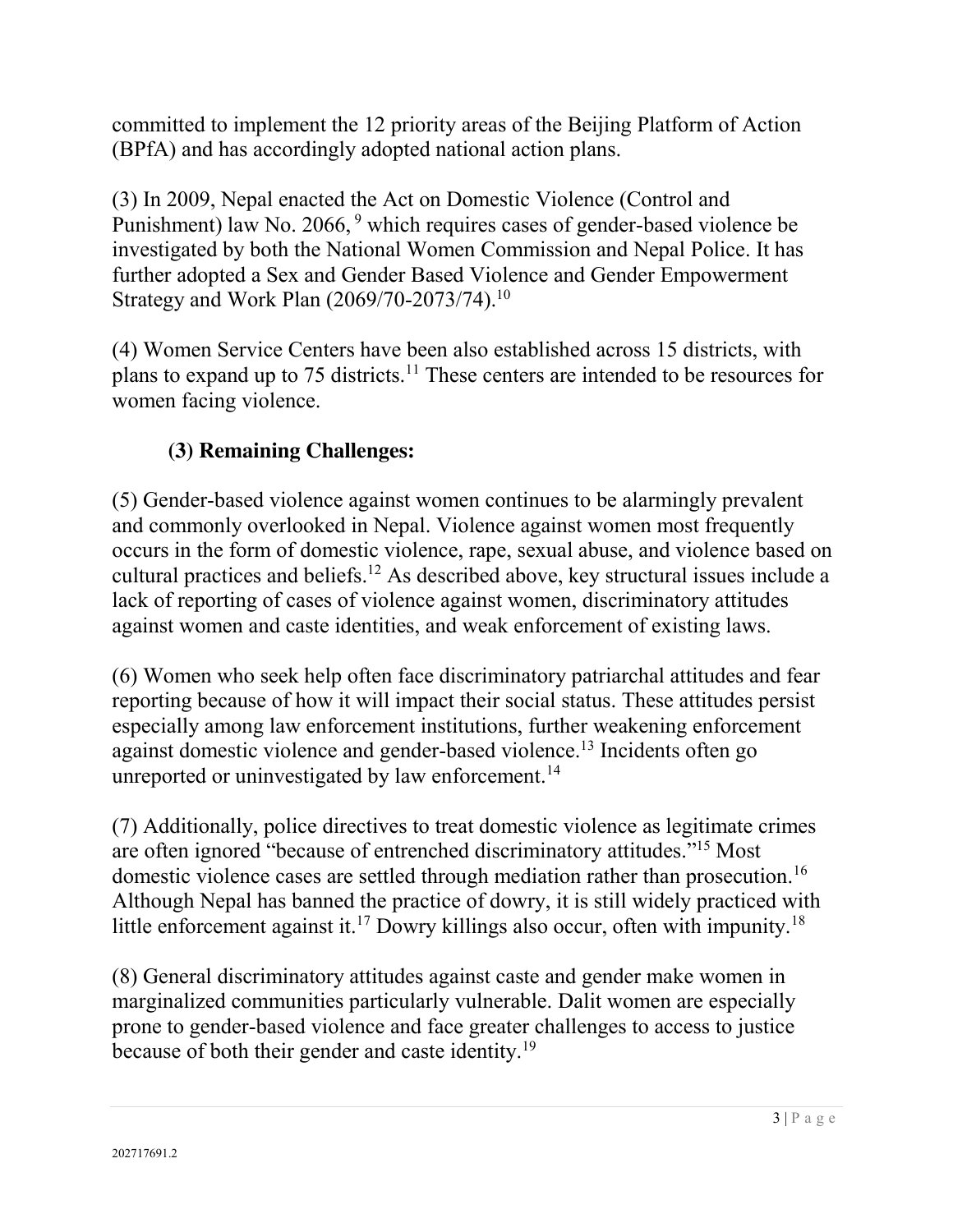(9) The Women's Rehabilitation Center (WOREC) documented 82 cases of violence against women accused of witchcraft between July 2007 and September 2009.20 An overwhelming majority of the women belong to the Dalit community. Persisting cultural perceptions of their caste identity combined with their gender mean such violence typically occurs with impunity and general societal acceptance.

# **(4) Recommendations:**

(10) Remove the existing 35-day limit on the time to file a complaint in a sexual violence case, so that law enforcement agencies begin to register those cases, instead of refusing to register the case because the time limit to file has expired.<sup>21</sup>

(11) Nepal should pass the proposed Witchcraft Act (Charge and Punishment) 2014, to criminalize the accusing and otherwise committing acts of violence against women accused of witchcraft.<sup>22</sup>

(12) Enforcement mechanisms must be strengthened, with special attention paid to rural women and marginalized communities such as Dalits.

(13) A standard of accountability must be established for law enforcement personnel to investigate cases of violence against women. This will require better data collection and monitoring of the progression of reported cases.

(14) Civil and criminal liability for violence against survivors who choose to report should be established as part of the implementation of a more effective enforcement regime.

(15) Create a training program for law enforcement and health workers (doctors and nurses) including referral pathways, identifying victims of violence, evidence collection, testifying, and handling cases of domestic and social violence.

(16) Engage in more public programming and education to change current cultural norms and the patriarchal system to encourage gender equality and reduce violence against women.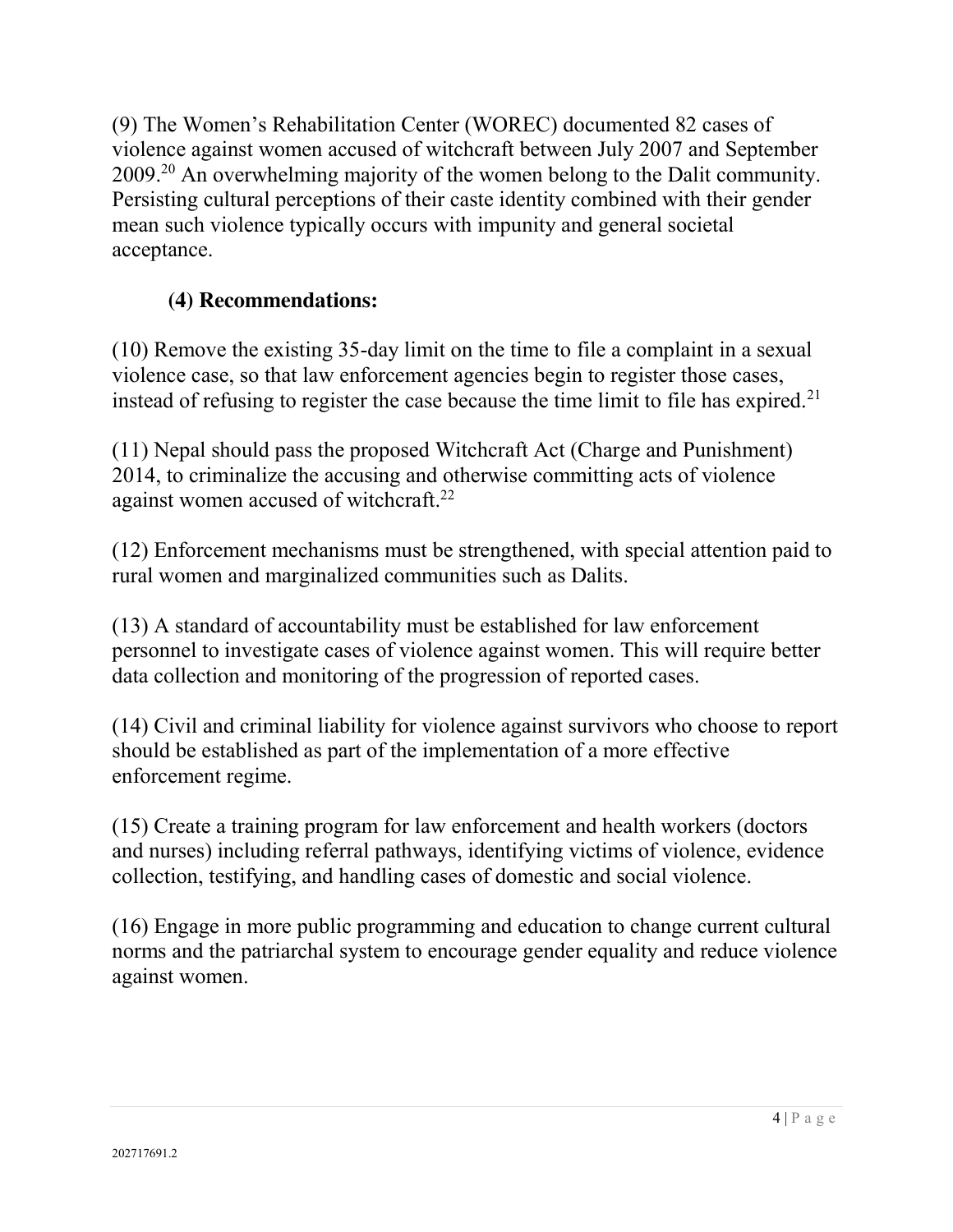#### **(B) Social Exclusion and Discrimination Against Women**

#### **(1) Systematic Discrimination:**

(17) Although Nepal accepted both Singapore's Recommendation to ensure gender equality, and Azerbaijan's Recommendation to boost women's participation in political and administrative decision-making, women remain highly underrepresented in politics, positions of power, and in civil society. Nepal made immense progress in the 2008 elections when 191 women were elected to 33% of parliamentary seats. However, women are still heavily underrepresented as 51% of the population. Men dominate political parties, and male ministers comprise 83.33% of the ministerial positions.<sup>23</sup> The deeply entrenched patriarchal system, encompassing the spectrum between the home, marketplace, and public sphere, means that women's voices continue to remain suppressed and undervalued.

#### **(2) State Response:**

(18) The Nepal Commission is reviewing the current legal framework affecting women.<sup>24</sup> The government has made provisions to increase women's participation in the judiciary and in judicial education; and also to be more inclusive of indigenous groups, Dalits, and other minorities.<sup>25</sup>

#### **(3) Remaining Challenges:**

(19) Nepalese law still contains discriminatory provisions against women, maintaining barriers to equal treatment. And where laws have been passed to correct the inequality, they face implementation barriers. For instance, a Nepali woman cannot pass citizenship to their children without proof or presence of the father. <sup>26</sup> If the father is not present, the children are stateless, even though the Citizenship Act of 2006 allows women to pass citizenship onto their children.<sup>27</sup> This means that over a quarter of the adult population of the country, over 4 million people, are undocumented, and therefore cannot avail themselves of protections under the Constitution; or to register births, change addresses, enter and exit the country, or buy mobile phone.<sup>28</sup> And the Citizenship Act of 2006 was in danger of being reversed in 2014.29

(20) Discriminatory attitudes towards women's status in society under a patriarchal system continue to bar women from both educational and economic opportunities.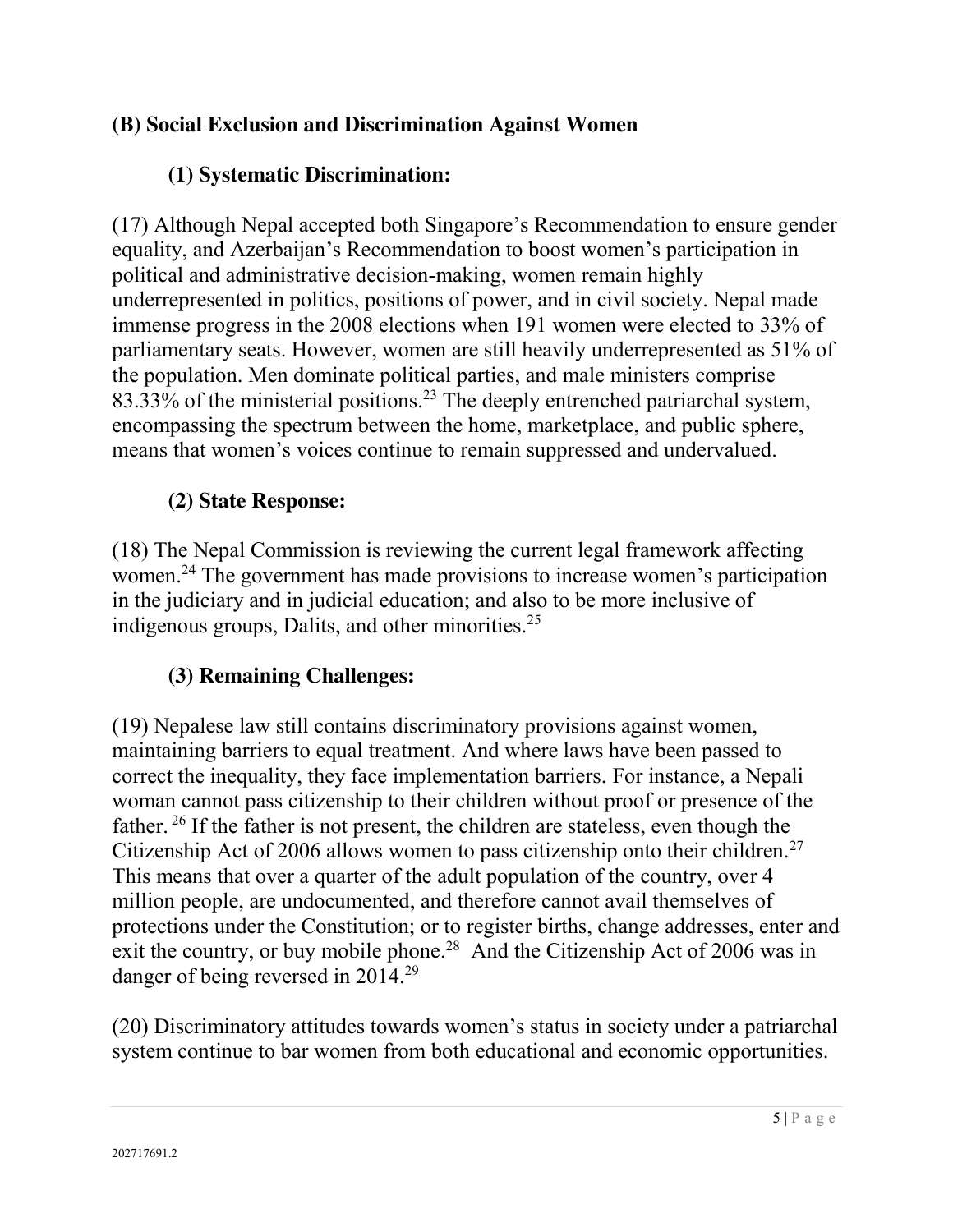(21) Inadequate resources and facilities at educational institutions also prevent young Nepali girls from advancing their education. Patriarchal systems and early child marriage continue to hinder girls education. Over 41% of women in Nepal marry before the age of 18.<sup>30</sup> While "love marriages" as opposed to "arranged" marriages" are becoming an increasing trend, with 25% of marriages being based on the girl's decision, the number is still startlingly low, and concerns about economic and educational empowerment of women and girls remain a challenge.<sup>31</sup>

# **(4) Recommendations:**

(22) Nepal must continue educational and promotional efforts toward gender mainstreaming. Where laws such as the Citizenship Act of 2006 are enacted, they should be enforced and not ignored.

(23) Education and economic empowerment of girls and women must be prioritized, and family planning education should also be instituted for boys and girls. Programs to modify patriarchal and cultural systems that marginalize women should be instituted.

(24) While it is commendable Nepal has a 33% reservation of administrative seats for women, there should also be active recruitment of women into governmental units.

(25) While it is commendable that Nepal is promoting the inclusion of women in the judiciary, it needs to be ensured that women are also placed in senior administrative and judicial positions.

# **(II) Minority Rights Issues**

# **(A) Situation for Marginalized Social Groups**

# **(1) Systematic Discrimination:**

(26) Although Nepal has accepted Argentina's Recommendation to eliminate discrimination and social exclusion on the basis of caste/class, and Denmark's Recommendation to pass a bill against caste-based discrimination and untouchability, caste discrimination is still a major issue and enforcement of the new Act has not been adequately monitored.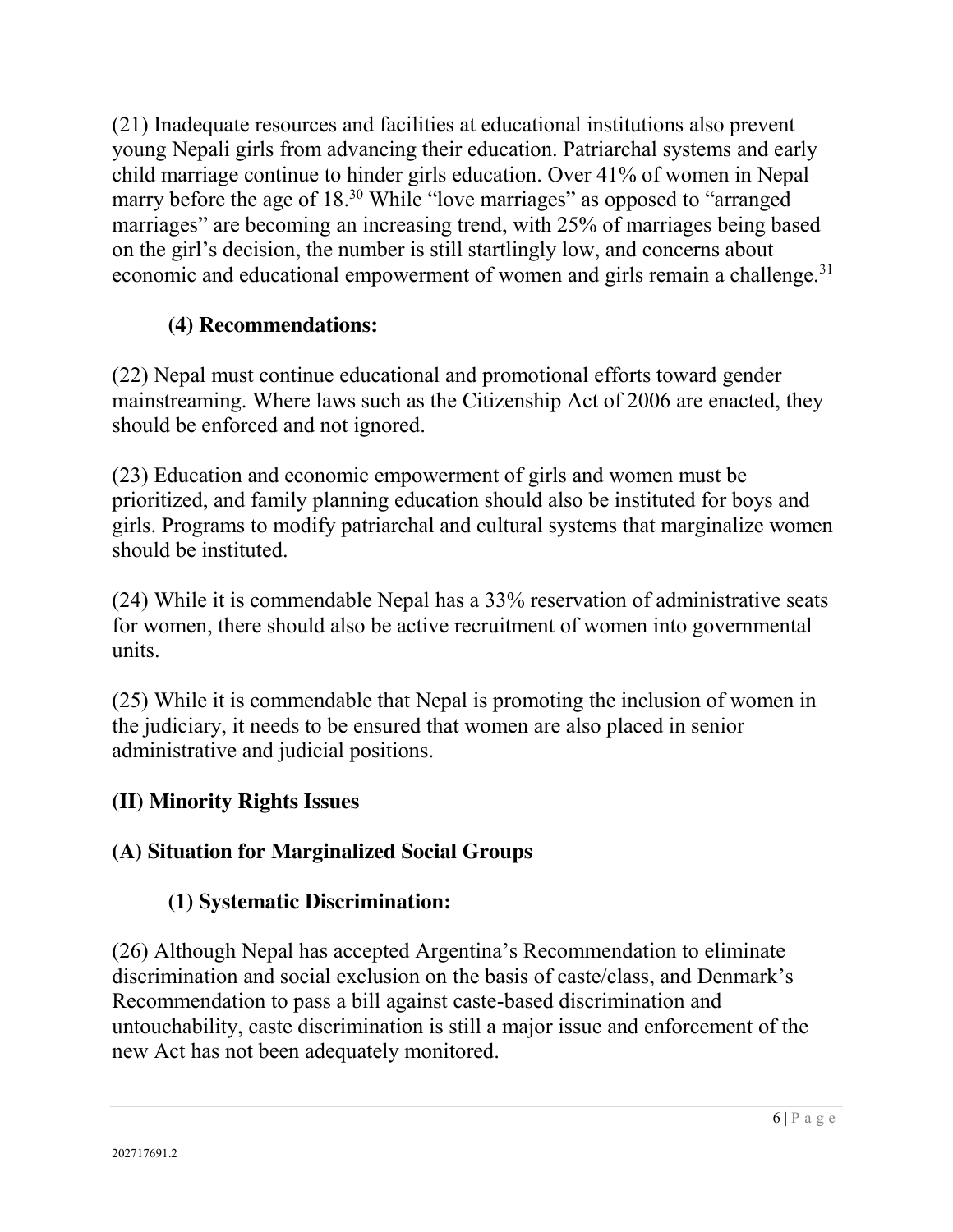#### **(2) State Response:**

Nepal enacted the Caste Discrimination and Untouchability Act in 2011.

### **(3) Remaining Challenges:**

(27) A formal ban against the caste system under the Act of 2011 has not been effective in alleviating the discrimination and social exclusion faced by marginalized groups like the Dalit, Mahadeshi, and Janajati. The discrimination is so embedded in the way people operate on a daily basis that many people do not believe the law can be enforced.

(28) Law enforcement is unlikely to take complaints seriously and minorities fear violence for upsetting the social balance.<sup>32</sup> Since the passage of the law, only one of the 33 cases brought under the law resulted in criminal convictions. In that case seven people were convicted of murder of a Dalit father whose son had an intercaste marriage to a non-Dalit woman.<sup>33</sup>

#### **(4) Recommendations**

(29) The discrimination Dalits, Mahadeshi, Janajati, and other minority communities face is deeply rooted in the societal structures and will require wellfunded multidisciplinary initiative, that focuses on changing behaviors and attitudes, over a period of years to uproot.

(30) Law enforcement still uses torture and other methods to obtain confessions and Dalits and other marginalized populations remain at a higher-risk for facing torture if arrested.<sup>34</sup> Nepal should implement training programs for law enforcement and the judiciary to better understand discrimination and enforce the Caste Discrimination and Untouchability Act, and also stop any and all torture practices. Nepal should also integrate Dalits, women, and other marginalized communities into law enforcement, as the majority of law enforcement remains "upper-caste."<sup>35</sup>

(31) Widespread educational programming should be implemented in schools and places of employment to educate the youth and general public about discrimination, its negative impacts, and why it is detrimental to society.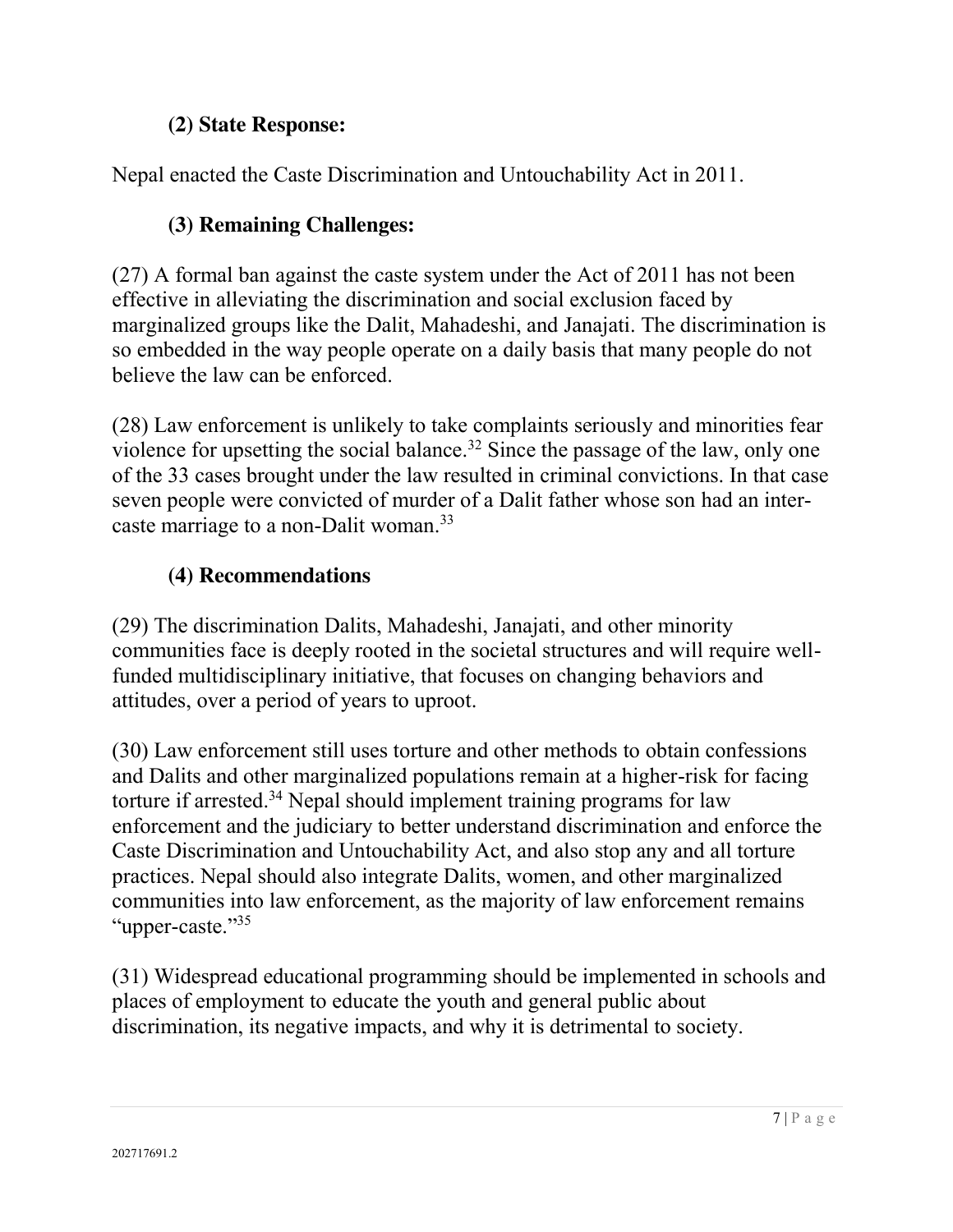1 NEPAL, MID-TERM IMPLEMENTATION ASSESSMENT, UPR.INFO (2013), p.111, *available at*  http://www.upr-info.org/followup/assessments/session23/nepal/MIA-Nepal.pdf <sup>2</sup> FACTS ON VIOLENCE AGAINST WOMEN IN NEPAL, WOREC NEPAL (2012), *available at* http://www.worecnepal.org/blog/rameshbhandari/facts-violence-against-women-nepal <sup>3</sup> *See* WITCHCRAFT ACCUSATIONS AND PERSECUTION IN NEPAL 2014 COUNTRY REPORT, WHRIN (2014), p.4, available at http://www.whrin.org/wp-content/uploads/2014/04/2480903\_nepal\_report\_FINAL.pdf.<br><sup>4</sup> See DATA ON VIOLENCE AGAINST WOMEN IN NEPAL (2013), available at http://www.vawhack.org/data.<br><sup>5</sup> WITCHCRAFT ACCUSATIONS <sup>6</sup> *Id; see also* Ghimire, Bhumika, FEMALE INFANTICIDE ON THE RISE IN NEPAL, FEMINISTING BLOG, (Mar. 2011), *available at http://feministing.com/2011/03/01/female-infanticide-on-the-rise-in-nepal/.*<br><sup>7</sup> See DATA ON VIOLENCE AGAINST WOMEN IN NEPAL (2013), *available at http://www.vawhack.org/data.*<br><sup>8</sup> NEPAL, MID-TERM IMPL <sup>9</sup> DOMESTIC VIOLENCE (OFFENCE AND PUNISHMENT) ACT, 2066 (2009), *available at*  http://www.lawcommission.gov.np/site/sites/default/files/Documents/domestic-violence.pdf. <sup>10</sup> NEPAL, MID-TERM IMPLEMENTATION ASSESSMENT, UPR.INFO, p. 123, *supra* note 1.  $11$  *Id.* <sup>12</sup> NGO Coalitions, UPR STAKEHOLDER REPORT, *available at* http://lib.ohchr.org/HRBodies/UPR/Documents/Session10/NP/NGOCoalitions\_JointSubmissioneng.pdf. <sup>13</sup> NEPAL, MID-TERM IMPLEMENTATION ASSESSMENT, UPR.INFO, p. 79, *supra* note 1; *see also* AMNESTY INTERNATIONAL, UNIVERSAL PERIODIC REVIEW (UPR) STAKEHOLDER REPORT, *available at* http://lib.ohchr.org/HRBodies/UPR/Documents/Session10/NP/AI\_AmnestyInternational\_eng.pdf  $^{14}$  *Id.* <sup>15</sup> U.S. STATE DEPT., COUNTRY REPORTS ON HUMAN RIGHTS (2013), *available at* http://www.state.gov/j/drl/rls/hrrpt/humanrightsreport/index.htm?year=2013&dlid=220400. <sup>16</sup> *Id.*  $^{17}$  *Id.* <sup>18</sup> *Id.* <sup>19</sup> *Supra* note 3. <sup>20</sup> *See* ASIAN LEGAL RESOURCE CENTER (ALRC), UPR STAKEHOLDER REPORT, *available at* http://lib.ohchr.org/HRBodies/UPR/Documents/Session10/NP/ALRC\_TheAsianLegalResourceCentrean dAdvocacyForum\_eng.pdf <sup>21</sup> NEPAL, MID-TERM IMPLEMENTATION ASSESSMENT, UPR.INFO, p. 79, *supra* note 1. <sup>22</sup> NEPAL READIES FIRST-EVER WITCHCRAFT ACT TO PROTECT WOMEN, THE WILD HUNT BLOG (June 2014), *available at http://wildhunt.org/2014/06/nepal-readies-first-ever-witchcraft-act-to-protect*women.html.<br><sup>23</sup> ECONOMIC, SOCIAL AND CULTURAL RIGHTS IN NEPAL, A CIVIL SOCIETY PARALLEL REPORT, ESCR COMMITTEE, HRTMCC, (2013), *available at* 

http://tbinternet.ohchr.org/Treaties/CESCR/Shared%20Documents/NPL/INT\_CESCR\_NGO\_NPL\_153 69\_E.pdf

<sup>24</sup> NEPAL, MID-TERM IMPLEMENTATION ASSESSMENT, UPR.INFO, p.120, *supra* note 1. <sup>25</sup> *Id.*

<sup>26</sup> LATSCHAN, THOMAS, STATELESS IN NEPAL - HOW A PATRIARCHAL SYSTEM DENIES CITIZENSHIP TO MILLIONS (Jan. 2015), Deutsche Welle, *available at* http://www.dw.de/stateless-in-nepal-how-apatriarchal-system-denies-citizenship-to-millions/a-18223750.